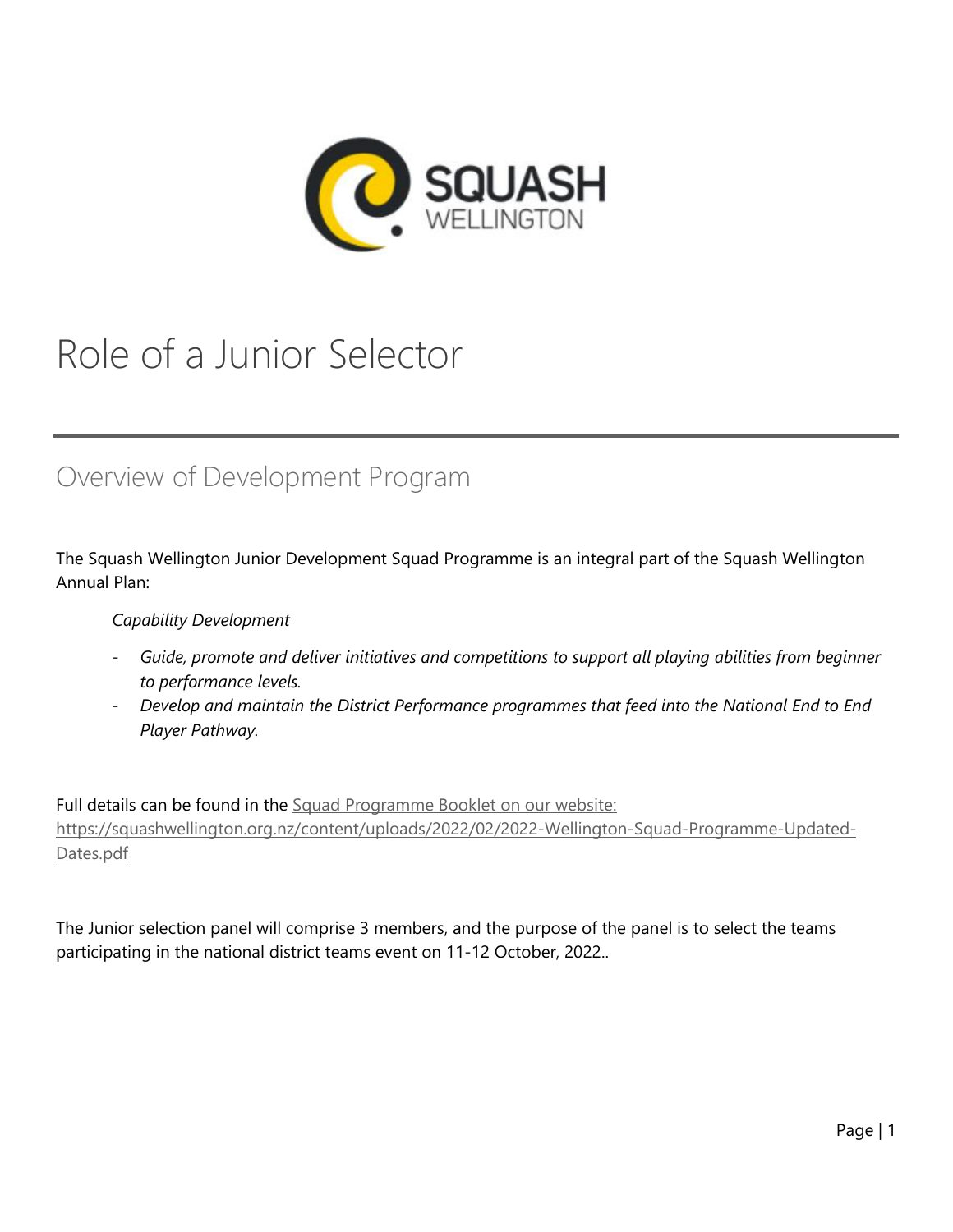# Expectations of a selector

- Selectors must understand the objectives of the Junior Development Squad Programme.
- They are expected to attend tournaments and, where possible, training camps to meet the players.

### Selector profile

- The ability to work with a wide range of skill levels & ages.
- Ability to quickly assess and identify talent and potential.
- Communication with coaches and other selection panel members
- Reasonable knowledge of the requirements of national representation.
- Ability to be tactful yet firm.
- Approachability.
- Impartiality.

The Selectors (one of whom will be Selection Convenor) are appointed annually by the Squash Wellington Board and are responsible to the Board for their duties. All selections are to be ratified by the full Squash Wellington Board prior to their release. The Selectors are required to work closely and cooperatively with each other.

# **Eligibility**

To be eligible for selection players must meet the following minimum criteria:

- Reside in the Wellington region at the time of selection and competition.<sup>\*</sup>
- *-* Listed on the Wellington grading list, unless they are a Homegrown player.
- *-* Be a full financial member of a Wellington affiliated club.
- *-* Adhere to the SW Code of Conduct on and off court.

# Selection Criteria

Representative teams will be selected by a selectors panel. While position on the grading list will be taken into consideration, the following will also inform the final selection.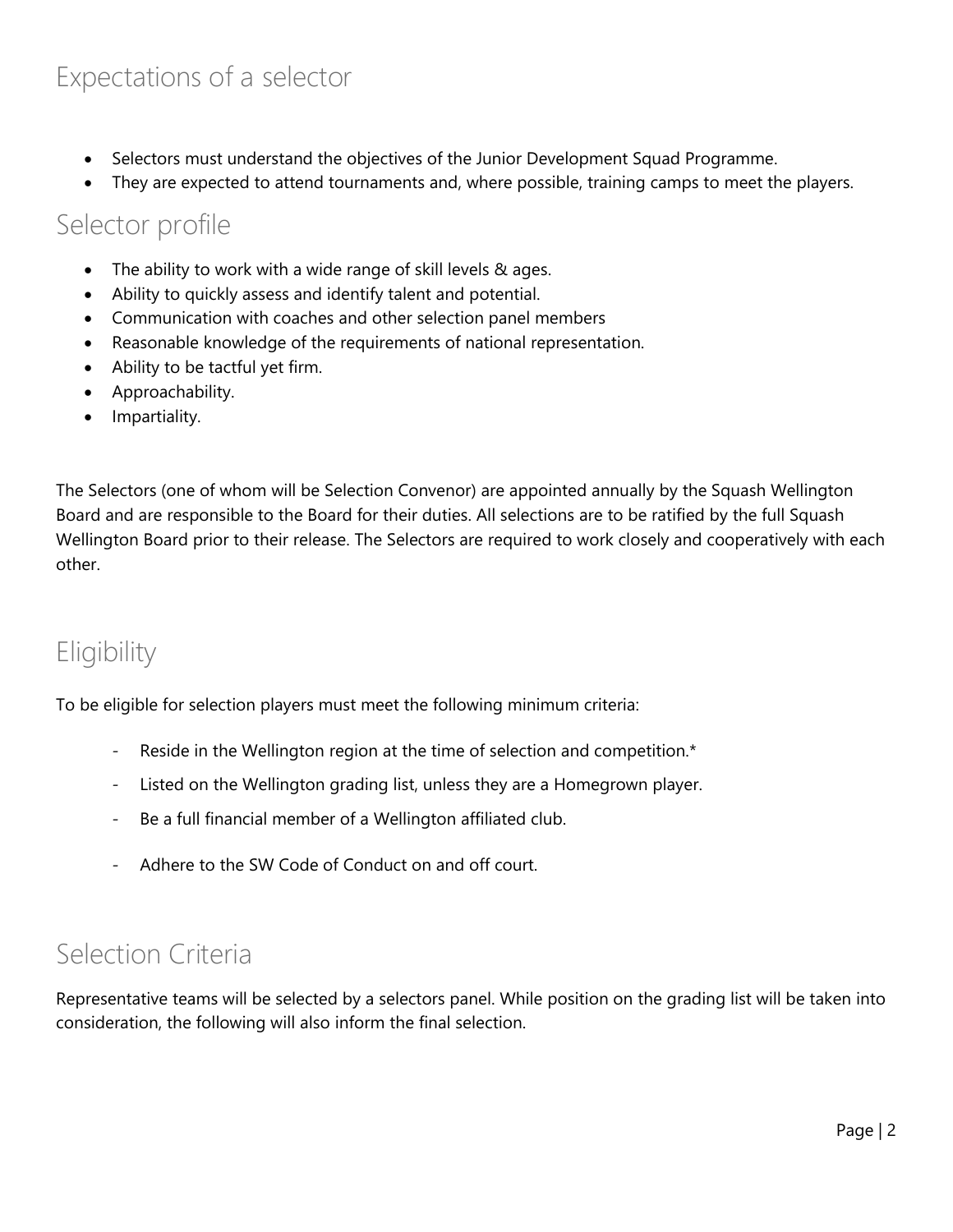### Activity

Match play is an important part of development and maintenance. Players need to be match ready therefore members will need to have played at least six (6) tournaments leading up to the National event. The six must include Wellington Open and Wellington Junior Open.

Training

Attend mandatory camps: July, August, September and October.

Note

Play-off matches may also be used as part of the representative team selection process.

\**Homegrown players may be considered as long as they meet the National Homegrown Player Criteria.*

# Squash Wellington Code of Conduct

### **Purpose**

The purpose of this Code of Conduct is to encourage the fair, ethical treatment of all persons when participating in activities that come under the umbrella of Squash Wellington Districts Incorporated (SW).

### **Application**

All persons participating in squash activities organised by SW or affiliate members of SW (squash clubs) must participate in accordance with this Code of Conduct. By participating in any capacity (such as by playing, officiating, spectating, managing or coaching), they acknowledge that any breach of the Code of Conduct may render them liable to disciplinary action by SW in accordance with the SW Complaints Process.

--------------------------------------------------------------------------------------------------------------------------------------

### **THE CODE**

### 1. **How to treat others**

- a. Respect the rights, dignity and worth of others in your words and actions.
- b. Be courteous and do not use profane language.
- c. Be fair, considerate and honest with others.
- d. Mistakes and lapses of judgement happen acknowledge and rectify them by apologising and refraining from further incidents.
- e. No-one is perfect: accept apologies and do not harbour grudges.
- f. Respect others' belongings.
- 2. **How to perform duties**
	- a. Do not abuse squash systems, processes or conventions to create unfair advantage or disadvantage.
	- b. Adhere to conditions of participation in an event or series of events, including representative squads.
	- c. Give reasonable notice where you cannot meet your obligations or are at risk of not meeting your obligations.
	- d. Do not demand favourable treatment.
	- e. Be consistently punctual.
	- f. At playing venues do not damage, litter or waste resources.
- 3. **Additional requirements applying to match play situations (players, officials, spectators)**
	- a. Always make your best effort to win: never throw a match for any reason.
	- b. Do not create unfair advantage or unfair disadvantage for anyone, where "unfair" means any activity other than legitimate strategy or
	- tactics while the ball is in play.
	- c. Observe the rules of the game.
	- d. Abide by officials' decisions and directions.
	- e. Never argue with or verbally or physically abuse a player, spectator or official, whether intentionally or recklessly.
	- f. Courteously acknowledge participation of your opponent and match officials at the end of a match.
	- g. Defuse unhealthy tension; do not exacerbate it.